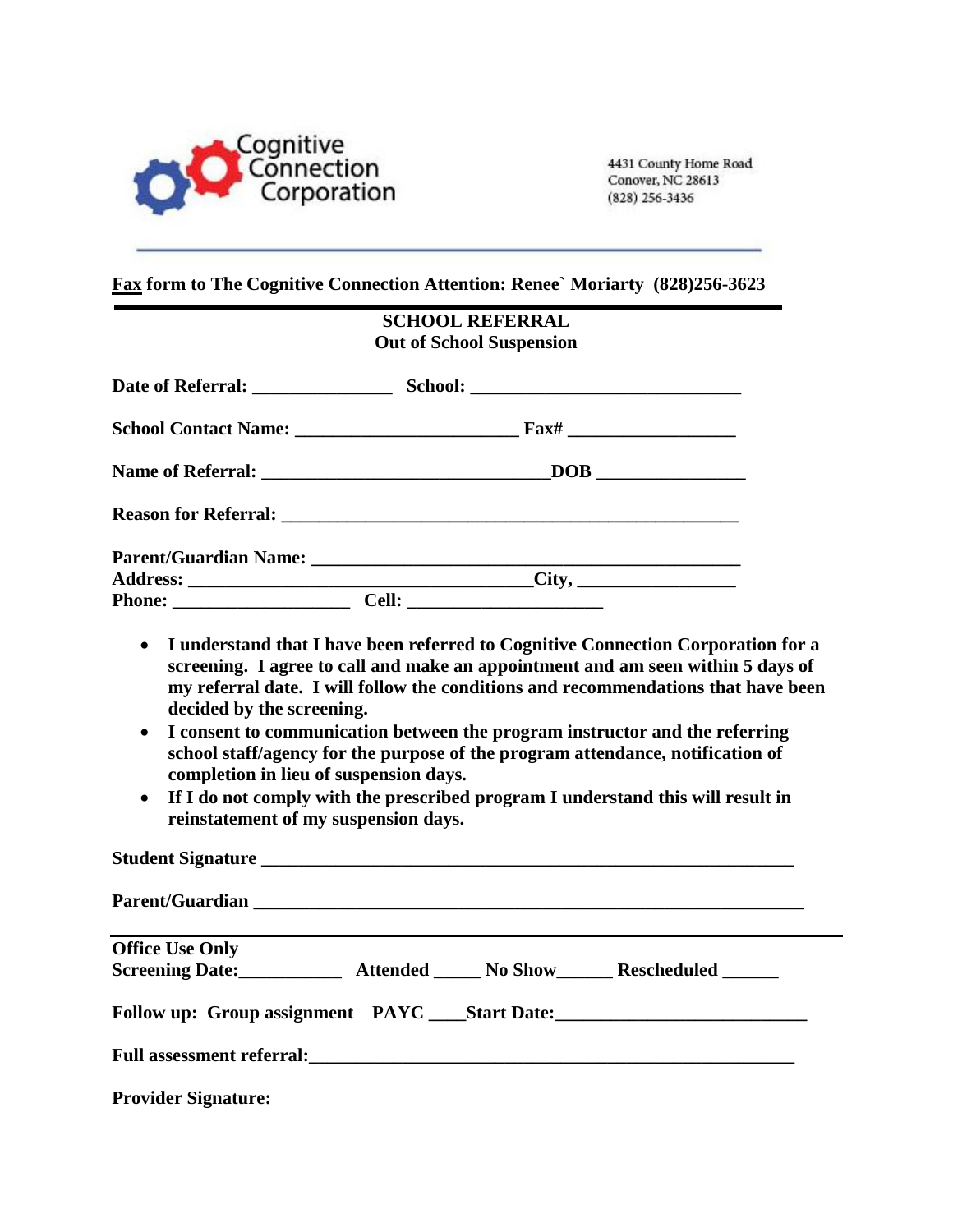

4431 County Home Road Conover, NC 28613  $(828)$  256-3436

### **Referral Process Out of School Suspension Policy Cognitive Connection Corporation**

- **1. Fill out referral form –Fax to Renee' Moriarty @ 828-256-3623**
- **2. Let parent if available and youth sign form.**
- **3. If parent is not available then they will sign at screening.**
- **4. Parent/student call and schedule date of screening. Parent must accompany student to screening appointment.**
- **5. On date of appointment, the referral form will be given to the student /parent and they are responsible for returning it to the appropriate school official.**
- **6. If further evaluation is needed the recommendation will be documented on this form.**
- **7. Upon completion of recommended program, a letter will be given to the student/parent.**
- **8. If student does not comply with recommendations or does not complete program, referring school will be notified.**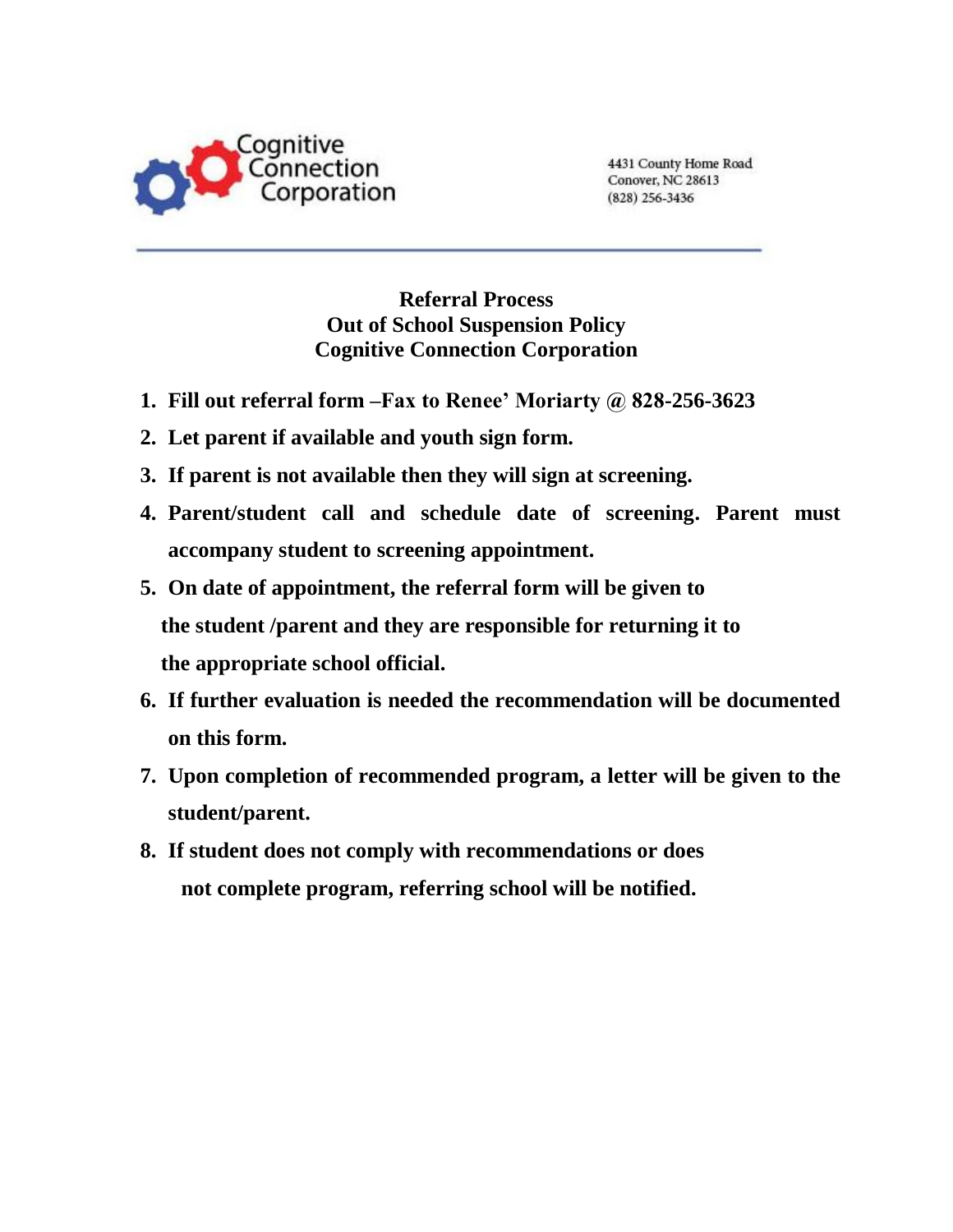

4431 County Home Road Conover, NC 28613  $(828)$  256-3436

### **2016/2017**

This year the PAYC (Parent and Youth Connection) class will be offered at **Sipes Orchard Home on County Home Road on Tuesday** evenings **from 6pm to 8pm.**

- $\triangleright$  Each youth/family must register by appointment and complete the intake process at Cognitive Connection Corporation prior to attending class.
- $\triangleright$  The PAYC class continues to be offered at No Charge to the families that attend.
- $\triangleright$  Each student is required to attend 6 meeting sessions with family members or guardian and pass a drug screen to complete requirements of class.
- $\triangleright$  If a student is displaying signs of greater need other than prevention, referrals will be made for a full substance abuse assessment, which may include a cost.
- $\triangleright$  To make an appointment to enroll in the PAYC class contact: Renee' Moriarty at 828-256-3436 ext. 18 or 828-217-4619, evening appointments are made available as needed.